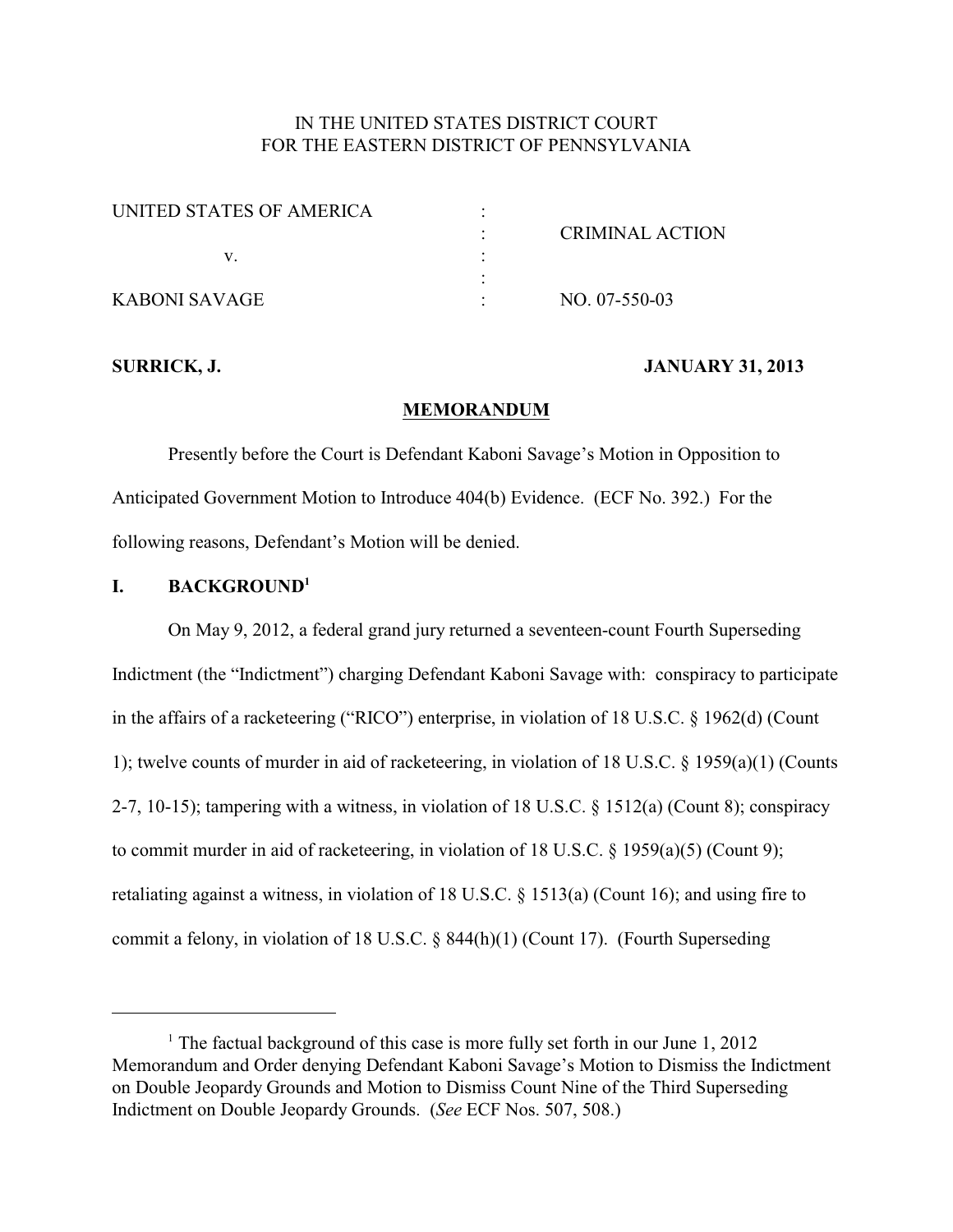Indictment, ECF No. 480.)<sup>2</sup> Savage was charged along with three co-defendants, Steven Northington, Robert Merritt, and his sister, Kidada Savage. Lamont Lewis was also charged in the First Superseding Indictment. The charges against Lewis were disposed of by guilty plea on April 21, 2011. On March 14, 2011, the Government filed a notice of intent to seek the death penalty against Kaboni Savage, Merritt, and Northington. (ECF Nos. 196, 197, 198.) The Government does not seek the death penalty against Kidada Savage.

On October 9, 2004, six people, including four children, died as a result of arson at a home located at 3256 North Sixth Street, Philadelphia, Pennsylvania. The Indictment alleges that Kaboni Savage and Kidada Savage solicited and ordered Lewis and Merritt to set fire to the home of Eugene Coleman, a former associate of Savage. (Indictment 21-23.) Kaboni Savage believed that Coleman was cooperating with the Government and planned to testify against him in his 2005 federal drug conspiracy trial.<sup>3</sup> The firebombing took the lives of Coleman's mother, infant son, and four other relatives. The Government intends to show at trial that the firebombing was ordered by Savage in order to intimidate Coleman and prevent him from testifying against him at the 2005 drug conspiracy trial.

Savage has filed a Motion in Opposition to Anticipated Government Motion to Introduce 404(b) Evidence. (Def.'s Mot., ECF No. 392.) The Government filed an Omnibus Response in

 $2$  Count 8 of the Fourth Superseding Indictment was dismissed by agreement of the parties. (ECF No. 855.)

<sup>&</sup>lt;sup>3</sup> Kaboni Savage, Northington, and four other co-defendants not charged in the instant Indictment were prosecuted in the 2005 drug conspiracy case. After a seven-week trial, Savage was found guilty of conspiracy to manufacture and distribute cocaine, money laundering, firearms possession, witness retaliation and other crimes. Coleman testified at that trial. Savage received a sentence of thirty years in prison on these convictions.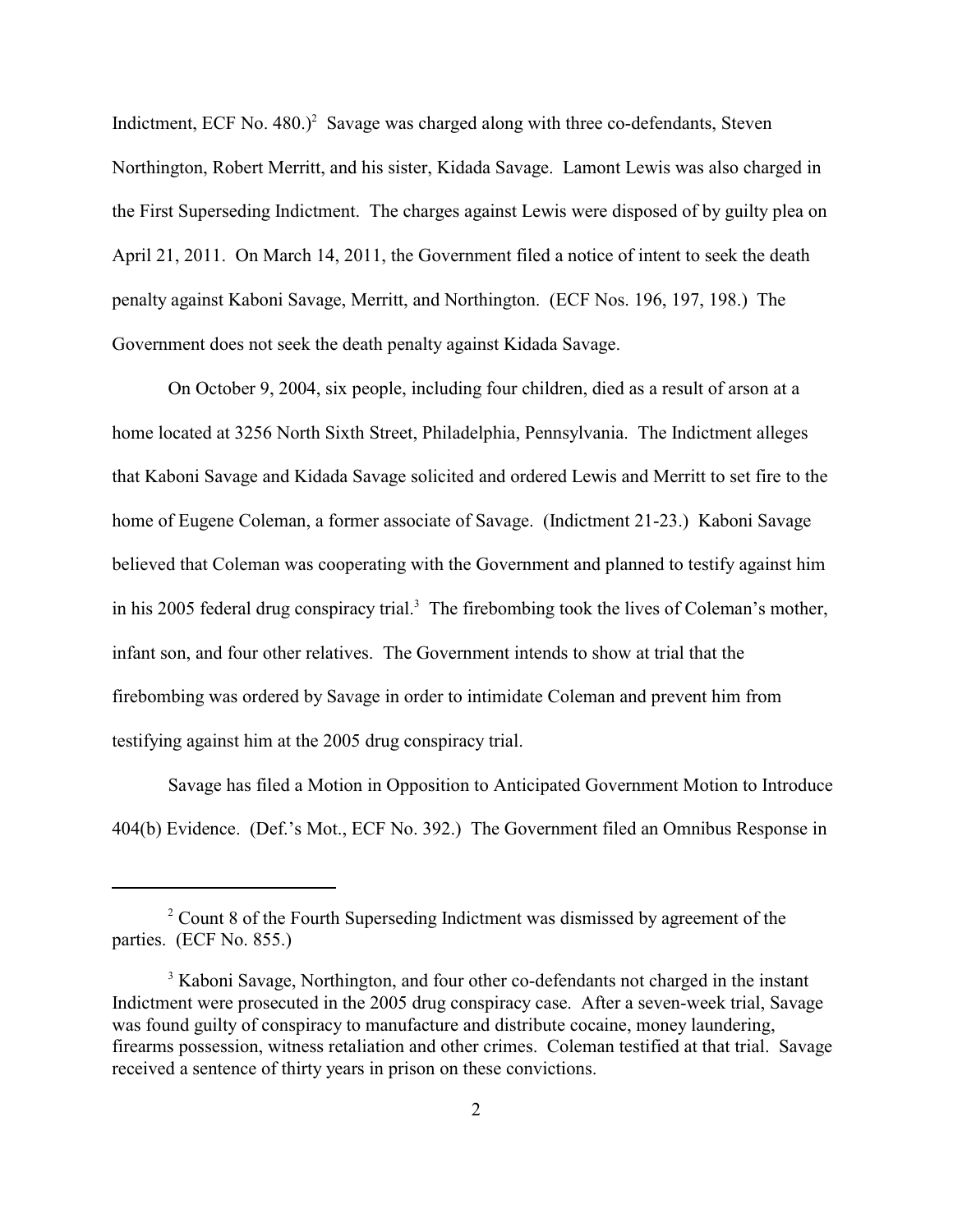Opposition. (Gov't's Resp., ECF No. 462.) We held a hearing on the pretrial motions. At that hearing, the parties presented additional argument on the Motion.

#### **II. DISCUSSION**

Kaboni Savage seeks to prohibit the Government from introducing evidence of uncharged, prior bad acts arguing that such evidence would be prejudicial surplusage. (Def.'s Mot. 3-4.) In its Response, the Government argues that all of the overt acts charged by the grand jury in the Indictment constitute intrinsic evidence committed in furtherance of the RICO conspiracy and that all of the remaining evidence that the Government intends to introduce consists of predicate acts. (Gov't's Resp. 2.)

#### **A. Rule 404(b)**

Under the Federal Rules of Evidence:

Evidence of a crime, wrong or other act is not admissible to prove a person's character in order to show that on a particular occasion the person acted in accordance with the character. This evidence may be admissible for another purpose . . . On request by the defendant in a criminal case, the prosecutor must provide reasonable notice of the general nature of any such evidence that the prosecutor intends to offer at trial . . . before trial . . . .

Fed. R. Evid. 404(b).

Accordingly, parties may not introduce "evidence of extrinsic acts that might adversely reflect on the actor's character, unless that evidence bears upon a relevant issue in the case such as motive, opportunity, or knowledge." *Huddleston v. United States*, 485 U.S. 681, 685 (1988). Rule 404(b) is inclusionary and favors admissibility. *See United States v. Long*, 574 F.2d 761, 765-66 (3d Cir. 1978) (discussing "exclusionary" and "inclusionary" approaches of different circuits prior to adoption of Rule 404(b)). The primary purpose of Rule 404(b) is "simply to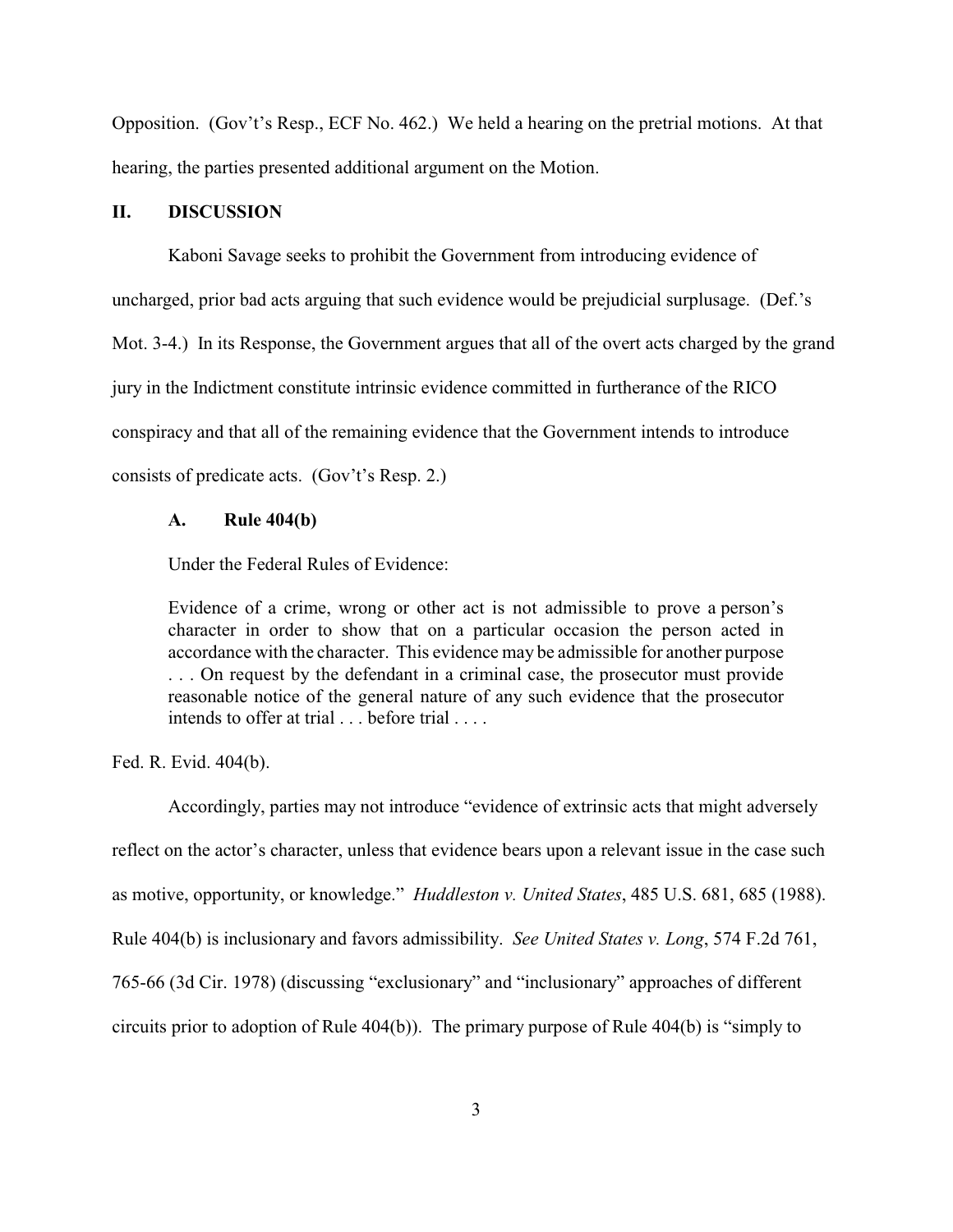keep from the jury evidence that the defendant is prone to commit crimes or is otherwise a bad person, implying that the jury needn't worry overmuch about the strength of the government's evidence." *United States v. Taylor*, 522 F.3d 731, 735 (7th Cir. 2008) (internal citation omitted).

If the evidence to be admitted is deemed extrinsic under Rule 404(b), the court must determine whether the evidence satisfies a four-part standard for admissibility. *See United States v. Butch*, 256 F.3d 171, 175-76 (3d Cir. 2001) (citing *United States v. Mastrangelo*, 172 F.3d 288, 294 (3d Cir. 1999). To be admissible under Rule 404(b), evidence must: (1) have a proper evidentiary purpose; (2) be relevant under Federal Rule of Evidence  $402^4$ ; (3) contain a probative value that outweighs its prejudicial effect under Federal Rule of Evidence  $403<sup>5</sup>$ ; and (4) be accompanied by an appropriate limiting instruction. *See Huddleston*, 485 U.S. at 691-92; <sup>6</sup> *United States v. Scarfo*, 850 F.2d 1015, 1019 (3d Cir. 1988) (applying *Huddleston* four-part test in the Third Circuit).

## **B. Extrinsic and Intrinsic Evidence**

Federal Rule of Evidence 402 provides that "[a]ll relevant evidence is admissible, <sup>4</sup> except as otherwise provided by the United States Constitution, a federal statute, these rules, or other rules prescribed by the Supreme Court. Irrelevant evidence is not admissible." Fed. R. Evid. 402.

<sup>&</sup>lt;sup>5</sup> Federal Rule of Evidence 403 reads that "[t]he court may exclude relevant evidence if its probative value is substantially outweighed by a danger of one or more of the following: unfair prejudice; confusing the issues; misleading the jury; undue delay; wasting time; or needlessly presenting cumulative evidence." Fed. R. Evid. 403.

 $6$  Federal Rule of Evidence 105 provides that "[i]f the court admits evidence that is admissible against a party or for a purpose – but not against another party or for another purpose – the court, on timely request, must restrict the evidence to its proper scope and instruct the jury." Fed. R. Evid. 105.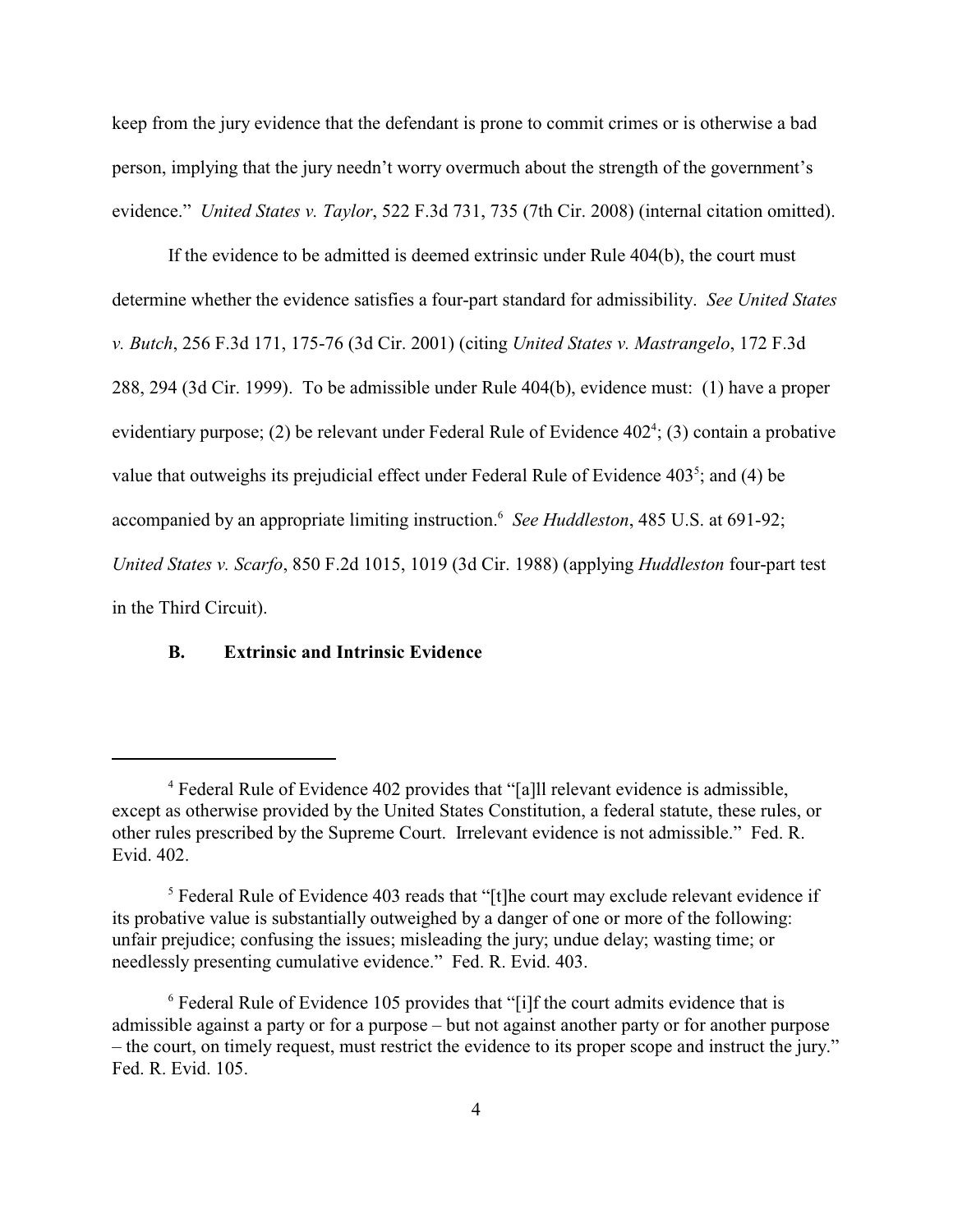When the Government seeks to admit evidence that is extrinsic to the charged offenses, courts must perform an inquiry under Rule 404(b). *United States v. Green*, 617 F.3d 233, 240-45 (3d Cir. 2010) (providing comprehensive history of treatment of bad character evidence in British and American legal systems). This inquiry need not be performed for evidence that is intrinsic to, or part and parcel of, the charged offenses. *Id.* at 245; *see also United States v. Haas*, 184 F. App'x 230, 234 (3d Cir. 2006) (noting that intrinsic evidence is exempt from a Rule 404(b) analysis).<sup>7</sup> Most circuits define intrinsic evidence as evidence that is "inextricably intertwined" with the charged offense. *Green*, 617 F.3d at 245 (citing *United States v. Cross*, 308 F.3d 308, 320 (3d Cir. 2002) (criticizing the "inextricably intertwined" standard as "a definition that elucidates little")); *see, e.g.*, *United States v. Clay*, 667 F.3d 689, 697 (6th Cir. 2012); *United States v. Basham*, 561 F.3d 302, 326 (4th Cir. 2009); *United States v. DeGeorge*, 380 F.3d 1203, 1219-20 (9th Cir. 2004); *United States v. Carboni*, 204 F.3d 39, 44 (2d Cir. 2000); *Bowie*, 232 F.3d at 927-29. In *Green*, the Third Circuit Court of Appeals renounced the "inextricably intertwined" standard, finding it "vague, overbroad, and prone to abuse . . . ." *Green*, 617 F.3d at 248.

Rather, in the Third Circuit, evidence is intrinsic if it fits into either of two narrow categories. First, evidence is intrinsic, and a Rule 404(b) analysis is unnecessary, if the evidence directly proves the charged offense. *Id.* (citing *Cross*, 308 F.3d at 320, *United States v. Gibbs*,

 $7$  In practice, there are only two differences between intrinsic and extrinsic evidence intrinsic evidence does not require advanced notice of the acts to be admitted into evidence to be provided to the defense and the court need not issue a limiting instruction to ameliorate the taint of the evidence. *Green*, 617 F.3d at 247-48*.* Intrinsic evidence still must, however, be relevant, survive a Rule 403 balancing test, and be probative of something other than the defendant's criminal propensity. *Id.* (citing *United States v. Bowie*, 232 F.3d 923, 927 (D.C. Cir. 2000)).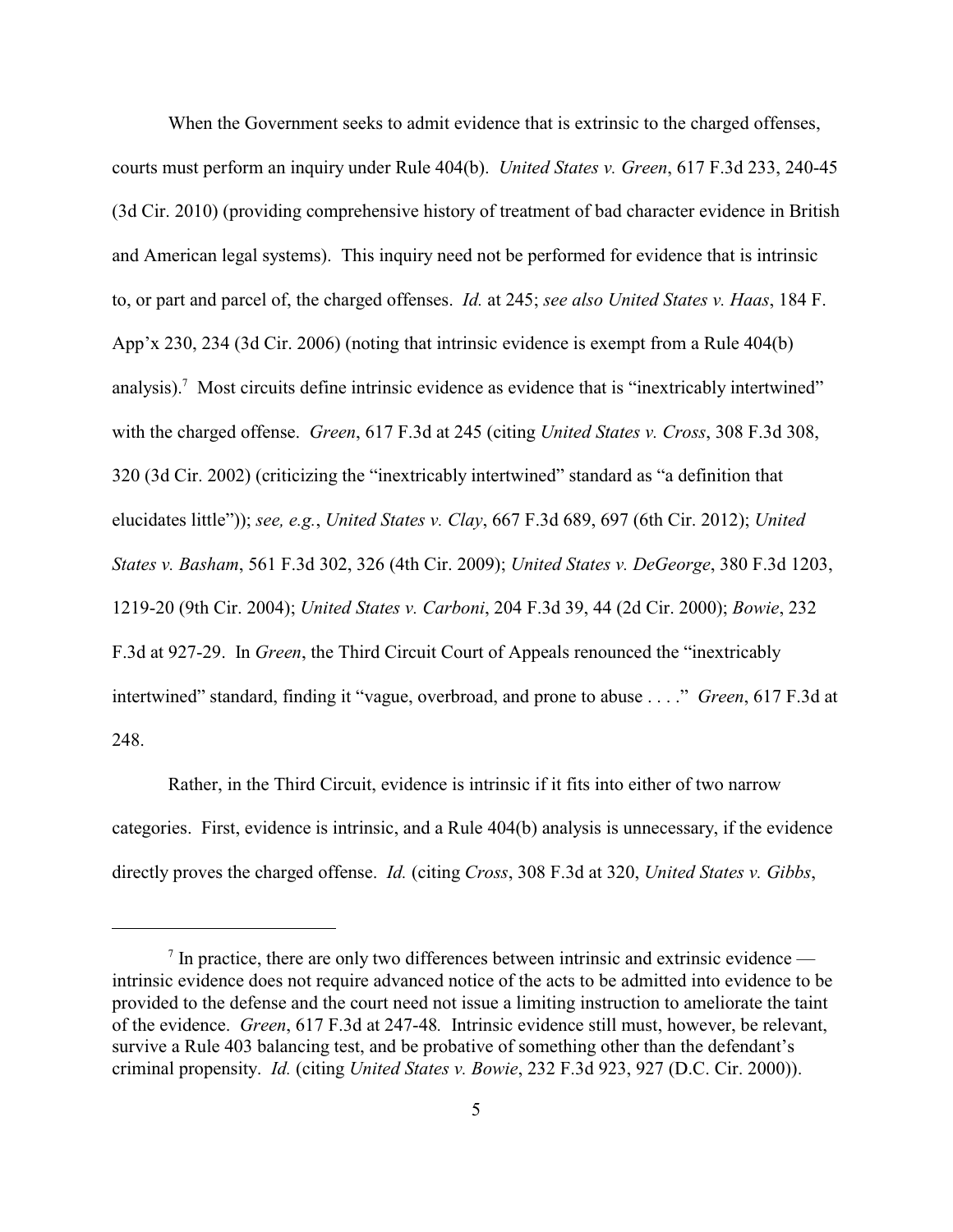190 F.3d 188, 218 (3d Cir. 1999)); *see also United States v. Benjamin*, 125 F. App'x 438, 441 (3d Cir. 2005) (affirming district court ruling regarding intrinsic nature of uncharged evidence of fraud). Evidence of uncharged misconduct, which directly proves the charged offense is not evidence of some "other" crime. *Green*, 617 F.3d at 248 (citing *Gibbs*, 190 F.3d at 218). Second, evidence is intrinsic if it constitutes "'uncharged acts performed contemporaneously with the charged crime' that 'facilitate the commission of the charged crime.'" *United States v. Shelow*, No. 10-0037, 2011 WL 6130974, at \*3 (E.D. Pa. Dec. 9, 2011) (quoting *Green*, 617 F.3d at 249).

In the context of a conspiracy case, "acts are intrinsic when they directly prove the charged conspiracy." *Cross*, 308 F.3d at 320. Specifically, in the RICO context, "[s]ince proof of a pattern of racketeering activity (i.e., proving two or more racketeering acts) is necessary to establish a RICO violation, evidence of co-conspirators in a predicate conspiracy constitutes direct evidence of the charged offense and it is therefore admissible to prove the charged RICO violation." *United States v. Irizarry*, 341 F.3d 273, 296 (3d Cir. 2003) (internal citations omitted); *see also Gibbs*, 190 F.3d at 217 (finding that district court did not abuse its discretion in permitting evidence of uncharged acts of violence, which furthered a cocaine conspiracy); *Cross*, 308 F.3d at 320 (finding that appellant's involvement in price-fixing was outside the civil rights conspiracy and subject to a Rule 404(b) analysis); *United States v. Morrow*, No. 04-355, 2005 WL 3159572, at \*26-28 (D.D.C. Apr. 7, 2005) (finding "inextricably intertwined" intrinsic evidence admissible in RICO conspiracy prosecution). Essentially, evidence of acts that are part of the RICO conspiracy is intrinsic evidence.

6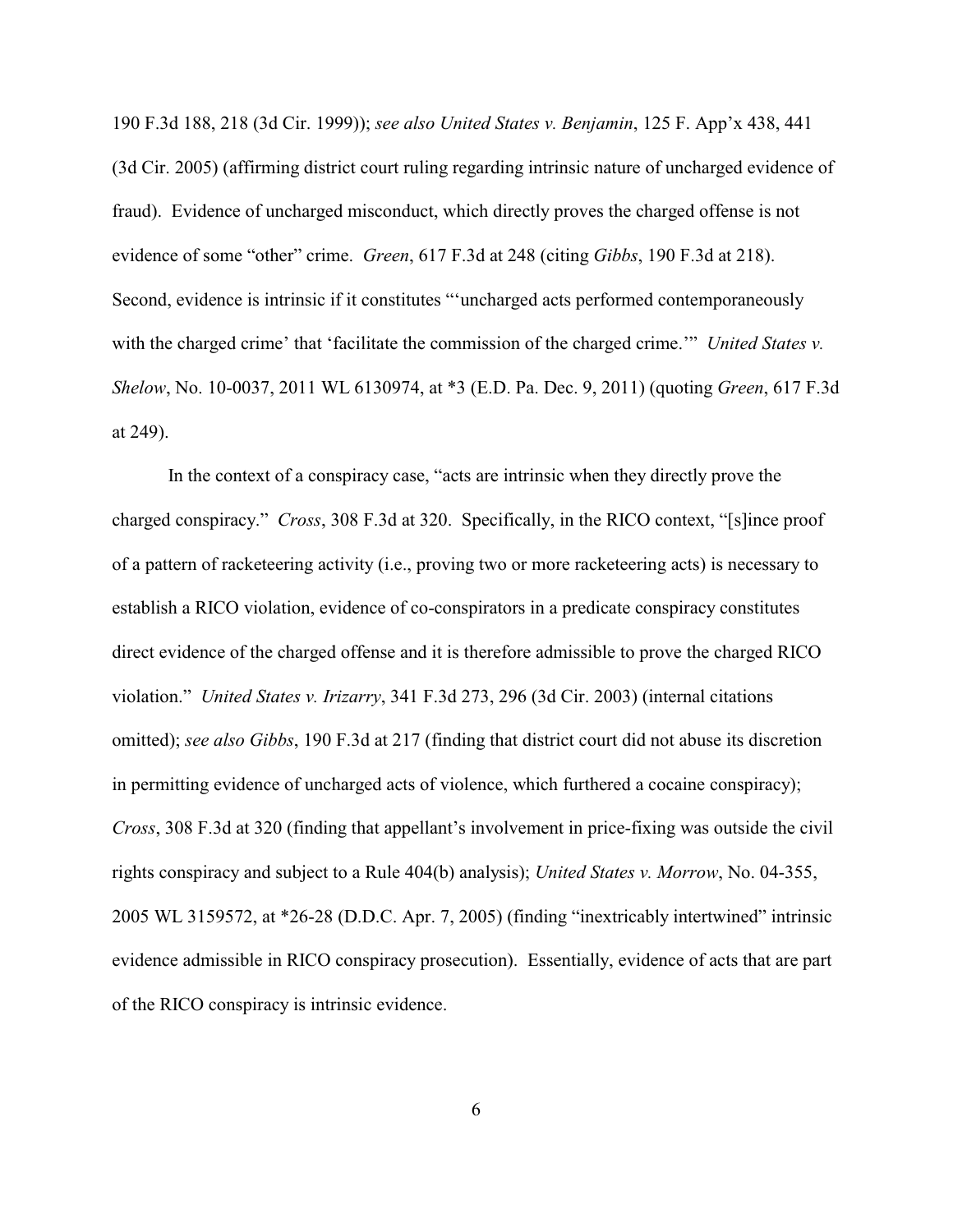Here, Defendant Savage asks the Court to prohibit the introduction of yet to be determined evidence that the Government might seek to use at trial, deeming such evidence extrinsic and prejudicial. In response, the Government contends that such an exercise is unnecessary as it does not have any extrinsic evidence that it intends to introduce at trial. (June 12, 2012 Hr'g Tr. 40 (on file with Court).) The Government represents that the evidence to be admitted all relates to predicate acts to the RICO conspiracy and Defendants' acts in furtherance of the Kaboni Savage Organization ("KSO"). (*Id.* at 41.) Count One of the Indictment charges Defendants with a conspiracy to participate in a criminal enterprise in violation of RICO. (*See* Indictment.) Specifically, the grand jury charged Defendants with, *inter alia*, conspiring and agreeing to distribute, and to possess, controlled substances, and murdering a number of individuals, including witnesses and witnesses' family members, all in service of the KSO. (*Id.*) Defendant Savage acknowledges that the acts alleged in the Indictment are admissible at trial as intrinsic evidence. (June 12 Hr'g Tr. 91.) With regard to evidence from outside the Indictment, the Government indicated that the only overt acts it intends to introduce at trial are those that prove the charged offenses, namely the existence and furtherance of the RICO conspiracy. (*Id.* at 92.)

Defendant has failed to direct our attention to any evidence that the Government will present that is extrinsic and therefore subject to a 404(b) analysis. The Government advises that it intends to offer no such evidence. Accordingly, there is nothing for this Court to decide. Defendant's Motion will be denied.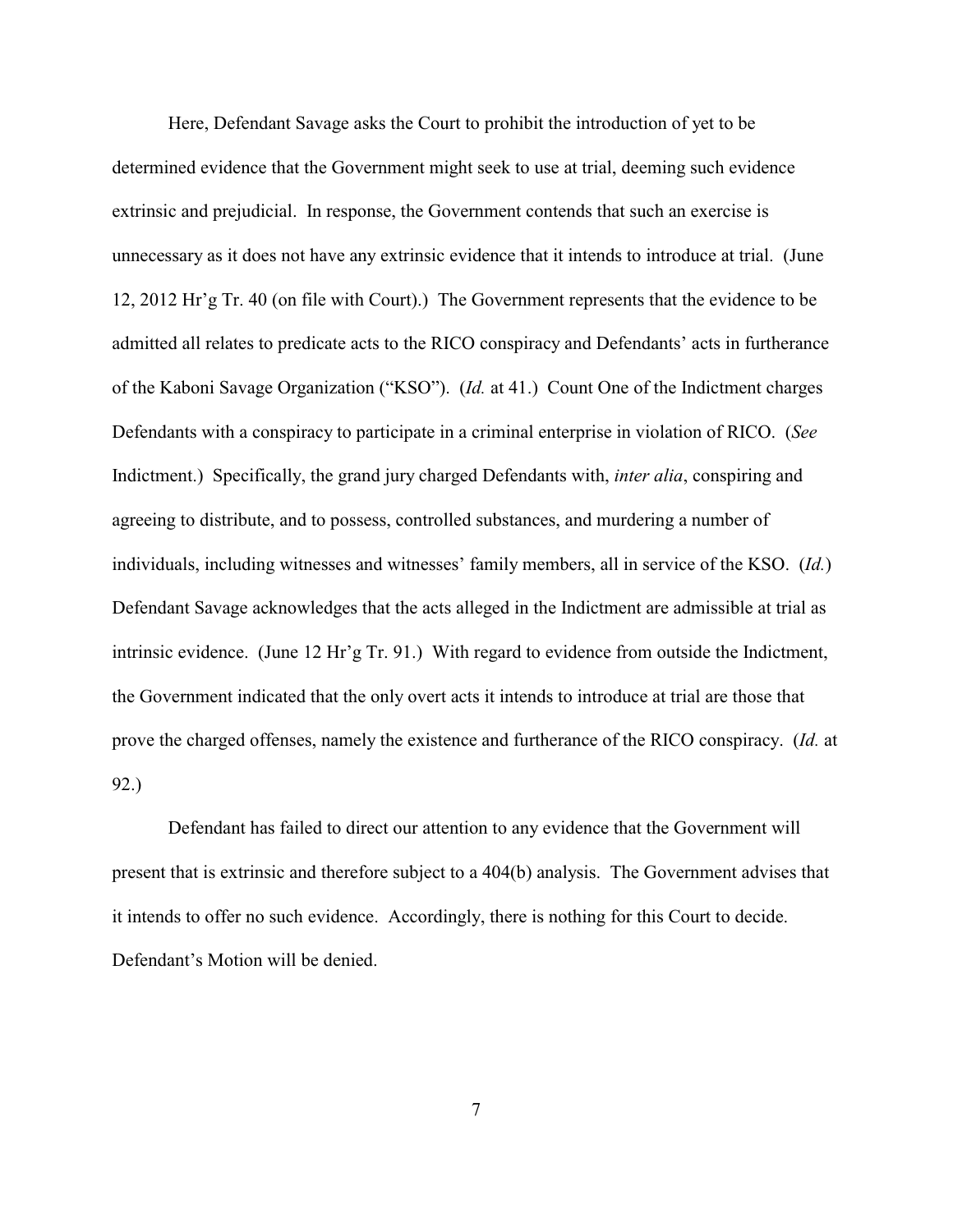# **III. CONCLUSION**

For the foregoing reasons, Defendant's Motion in Opposition to Anticipated Government

Motion to Introduce 404(b) Evidence will be denied.

An appropriate Order will follow.

**BY THE COURT:**

*/s/R. Barclay Surrick* **U.S. District Judge**